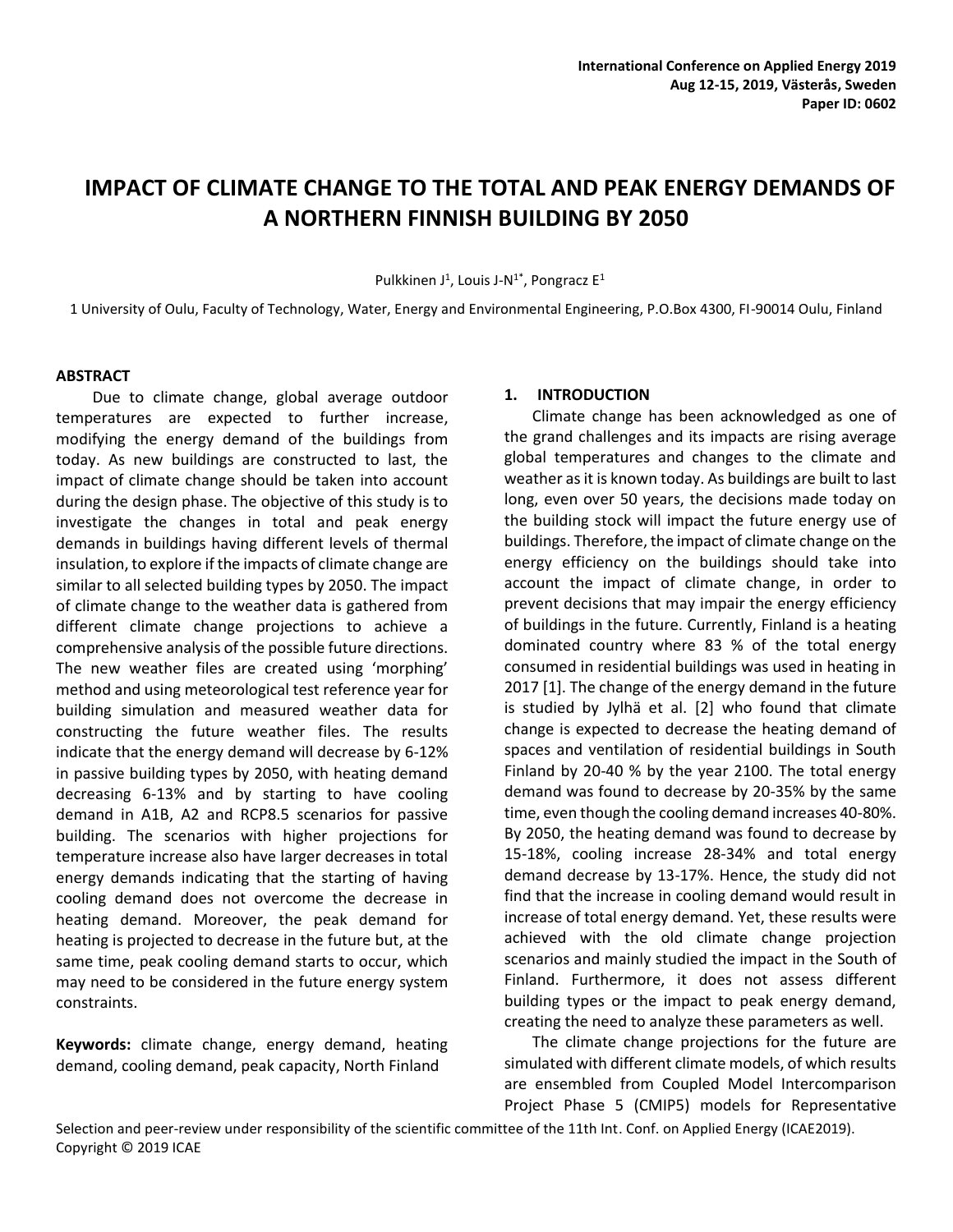Concentration Pathways (RCP) scenarios (RCP 2.5, RCP 4.5, RCP 6.0 and RCP 8.5) and CMIP3 models for Special Report on Emission Scenarios (SRES) (B1, A1B and A2) to present various greenhouse gas (GHG) scenarios to assess the change in climate accordingly. The temperature changes in Finland are estimated to be 2- 6°C in the SRES [3] and 2-7°C in RCP scenarios [4] with both of the results showing higher increase of temperatures during the winter than summer.

The objective of the work is to study the impact of climate change on total and peak energy demands of a detached house in North Finland. The aim is to investigate the increasing temperatures and whether this will increase or decrease the energy demand through increased cooling and decreased heating needs. Furthermore, the study assesses the changes in peak energy demands, as they influence the design of the energy system through the need of generation capacity to meet the peak demands. The impact of the building types is also examined to see if improved thermal insulation affects the results compared to less insulated buildings. The influence of climate change is simulated using an existing thermal model [5] which is modified to utilize ISO 52016-1 standard to calculate the energy demand and indoor temperature of the building. The climate change projections on the monthly temperature changes are gathered from available databases and future weather files are created based on them.

## **2. MATERIALS AND METHODS**

## *2.1 Thermal model*

This research is based on thermal [5] and smart house [6] models developed earlier, which both are utilized to test out the energy demand change due to climate change by 2050. The energy demand calculations are slightly different from presented thermal model as the energy demand calculations have been modified to comply with the hourly calculation method from ISO 52016-1 with the heating temperature limit of 21°C and cooling temperature limit of 27°C as set in the Finnish regulation [7]. Additionally, the energy demand calculations use the constant temperature setting for heating scenario from the thermal model and add heat demand for ventilation as calculated in EN 16798-5-1 and [5] to the total energy demand. For cooling, the passive cooling impact from the demand-controlled ventilation is calculated and added to the cooling demand if applicable.

#### *2.2 House types and location*

The simulation uses three different types of residential buildings, which all have different levels of energy efficiency and thermal insulation. The first two building types are taken from Finland's national regulations on the energy efficiency of the building from 1985 [8] and 2018 [7]. The third building type is considered a possible future building type with the thermal insulation level equal to passive house, which is assumed to have a total heating and cooling energy demand of 25 kWh/m<sup>2</sup>/a in current Jyväskylä environment [9]. The dimensions of the building, the selected appliances for the use and other input values for the existing smart house model are the same as in [5].

Weather data used in the simulations is divided to test reference years (TRY), actual measured weather data and to future climate projections. The simulation is conducted in a Northern Finnish environment by selecting Oulu as a suitable location. Jylhä et al. [10] created TRYs for building simulations for today's climate, and for future climates under the A2 scenario in [2,11]. As Oulu is in the area III of the created geographical areas, its TRY2012 was selected to a current reference scenario. The other reference scenario is selected from a timeframe between of 2012 and 2015 to present different existing years. The temperature data were gathered from Vihreäsaari, Oulu, measuring station and the global irradiance from Kuolaniemi, Sotkamo, which is the closest global irradiance measuring station to Oulu and, which both have data available from [12]. The datasets were validated, negative global irradiance values were removed and the missing datapoints were interpolated from the existing datapoints from the boundaries of the missing datapoints. In case there were datapoints missing from several hours, the missing datapoints were taken from the previous day's datapoints from the same hour.

The future datasets to 2050 are created from various climate change projections to create a sufficient representation of the possible future pathways. The future weather files were created utilizing 'morphing' technique [13] in which the current weather data is modified to represent the future weather by the changes in absolute and relative values by the climate change. A technique to create the future weather files from the monthly change in the mean values and the change in the monthly variance [2,14,15] is also applied in this study. The absolute changes in monthly mean temperatures in Oulu were gathered and interpolated from the provided values from [16] for B1, A1B and A2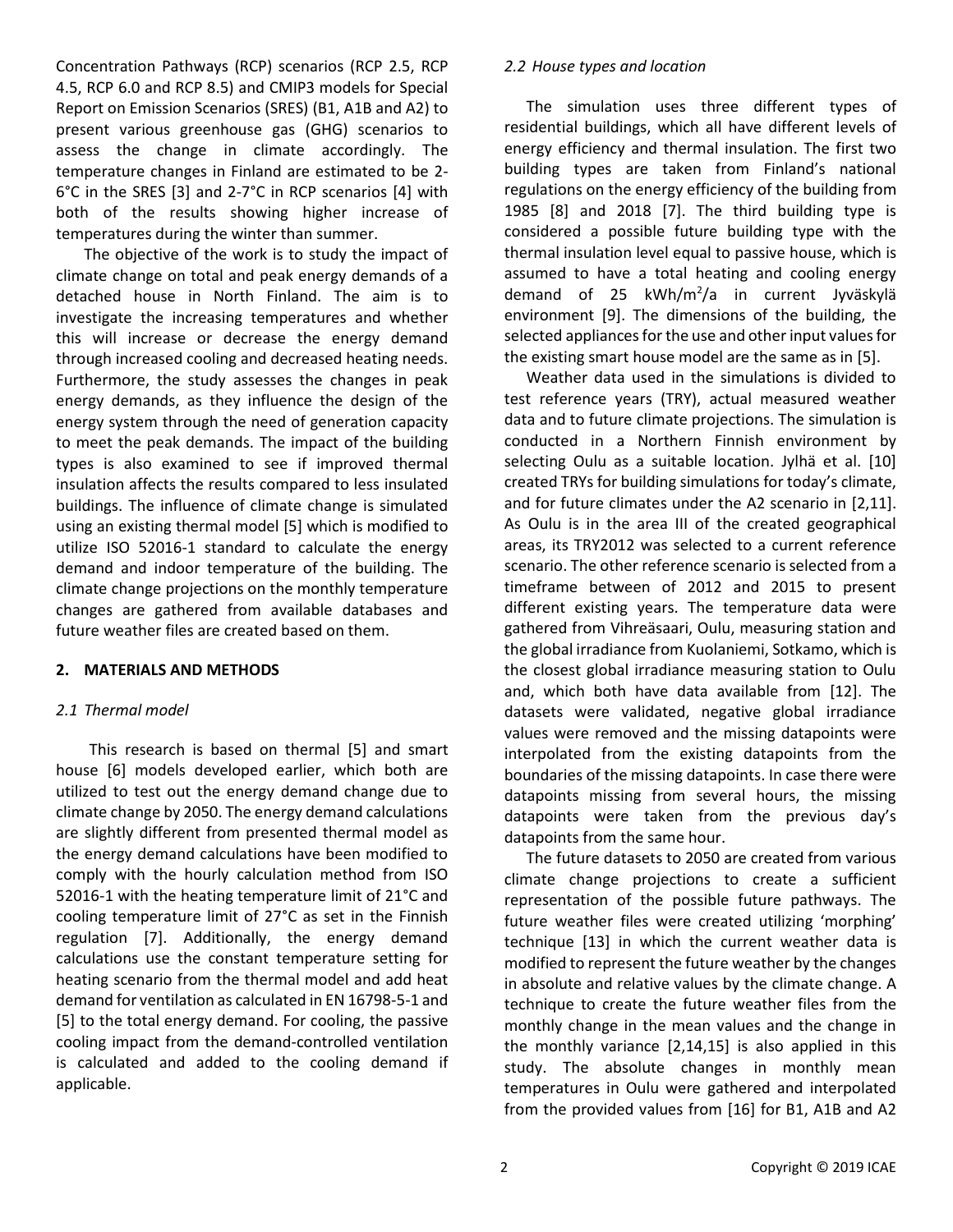scenarios for 2050, so that the new average temperature is equal to the values from the climate change database, and the TRY2012 is used as a reference. The solar irradiance for these scenarios was taken from the TRY2050 for area III [2]. Furthermore, 2 RCP scenarios (RCP4.5 and RCP8.5) were also utilized to create future weather files by climate change projections. The changes in the long-term monthly mean temperatures for the RCP scenarios were gathered from [17] by selecting ensembled mean from their regional climate models. The values were taken from the whole of Finland, as its average values were closer to the measured average value from Oulu in 2012-2015 than the changes in the cluster options. The mean temperature change was calculated to make the average temperature of the created future weather file to match the projection. Additionally, the change in global irradiance by month was gathered from the same source. The change in variance of temperature by every three months were gathered from [4]. The RCP scenarios were also used to create a future weather file by the measured values from 2012 to 2015 to test what the occurred weather would be like in 2050.

#### **3. RESULTS AND DISCUSSION**

The results of the simulations are presented in Figures 1 and 2, of which Figure 1 presents the impact of climate change to the building's annual energy demand, and more specifically on heating and cooling demands, and the latter presents the change of peak heating and cooling energy needed. As Figure 1 indicates, the energy demand in all the buildings decreases as the result of climate change by 2050. The results would indicate that the energy demand decreases more  $($ ~8-12%) with scenarios having higher mean temperature increase (A1B, A2 and RCP8.5) than in scenarios with less increase in the mean temperature ( $\sim$ -4-7% for B1 and RCP4.5). The heat demand decreases 3.8-13.1% in all the scenarios. There is no cooling demand in the TRY2012 scenario in any building types, whereas in the future scenarios passive building starts to have cooling demand in A1B, A2 and RCP8.5 scenarios (4-107 kWh/a). Yet, as the total energy demand still decreases in all the scenarios, the cooling demand does not overcome the decrease in heating demand. Moreover, the buildings with lower level of thermal insulation (1985 building), have also lower decrease in energy demand than passive building type with more insulation (-4-10% and -6-12%, respectively). Comparing the scenarios from the actual measured weather data, the impact of climate change is much smaller compared to the TRYs, and the energy demand of passive building even stays the in the same level in RCP4.5 scenario compared to today. Conversely, in the same scenario the cooling demand would decrease by 15% from today whereas the heating need increases by 0.1%. The RCP8.5 scenario then has 5.9 and 6.2% less total and heating energy demand, respectively, whereas cooling demand increases 30 and 13% in 2018 and passive buildings, respectively, and even 1985 building has cooling demand (1.3 kWh/a). Generally, these results show slightly less decrease in heat demand than what was found on [2], but shows similar trends in decreasing energy and specifically heating demand, and need of cooling.



Fig 1 Annual energy demand of buildings stacked for heating and cooling in different climate change scenarios.

The peak heating and cooling capacities give implications on the needed peak capacity of the energy system as it must be designed to have enough generation capacity to keep the power system balanced. The results on Figure 2 indicate that, during the winter time, the maximum heating capacity in a building decreases by 2.2-10.3%, but relatively less than the total energy demand. This would indicate that there needs to be capacity to meet the peak power need, but it might be operated less than today, as the energy demand decreases. Conversely, there is no capacity requirements on cooling by the results nowadays, but in the future cooling requirements will start to exist, and even though the cooling energy demand may be small, the capacity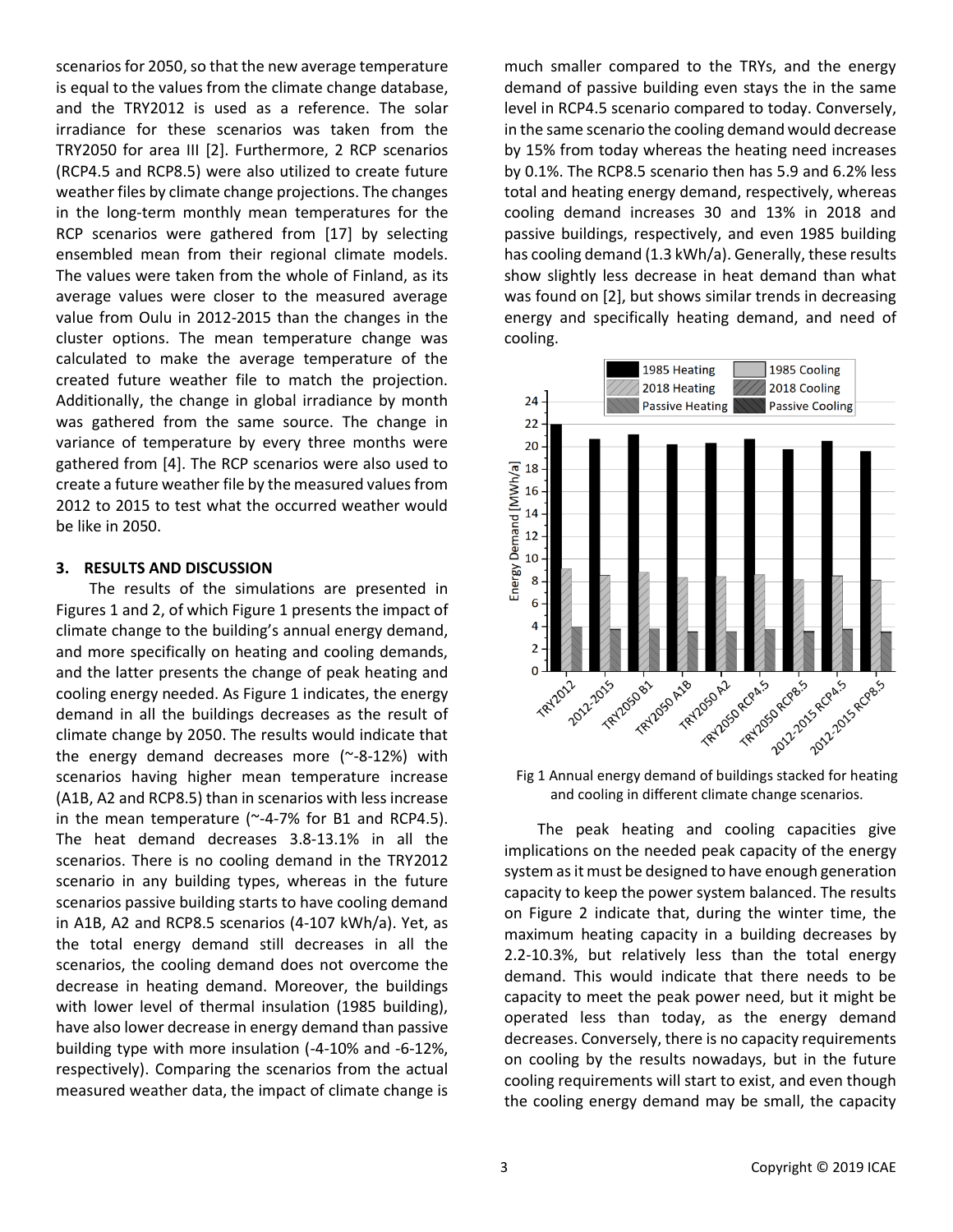

climate change scenarios.

requirement can be as large or even larger than the heating peak capacity. This results in a possible change in the design of the energy system as it may also need peak capacity for small annual generation, but high peak capacity during the summer, which does not exist with TRY2012 simulations.

#### **4. CONCLUSIONS**

Due to climate change and increasing average outdoor temperature, the energy demands of buildings will change radically in the North of Finland. All regions categorized as cold-climate regions in 2012 will likely to face an increased demand for cooling, especially for newer building complying to the passive house standards. However, the energy demand in all the building types is projected to decrease by 4-12% by 2050 with heat demand decreasing 3.8-13.1% in the TRY scenarios. Currently there is no cooling demand in any building types, but in the A1B, A2 and RCP8.5 scenarios, the passive building starts to have cooling demand of 4- 107 kWh/a in TRY based scenarios. The energy demand decreases less with the least insulated buildings (-4-10%) compared to passive buildings (-5.5-11.8%). Furthermore, the energy demand reduces more in scenarios having higher temperature increase projections for 2050 (~-8-12% in A1B and ~-10-11% in RCP8.5) than in scenarios with lower temperature increase projections ( $\sim$ -4-6% in B1 and  $\sim$ -6-7% in RCP4.5). The peak energy demand for heating is projected to decrease ~2-10%, while there starts to be peak cooling demand of 1-3 kW in the A1B, A2 and RCP8.5 scenarios for passive building. The peak energy demands are higher in the scenarios based on measured data, showing the need of having peak capacity to match the heating and cooling peaks in the future.

This research was carried out considering an optimally oriented building and therefore more extreme cases may arise when buildings are oriented towards West in high latitudes. Future research will integrate buildings with other energy networks that will shape future cities and their integration of climate change in their infrastructures.

# **ACKNOWLEDGEMENT**

The authors declare no conflict of interest. The work was conducted under the Smart Energy Networks 2050 - SEN2050 project funded by Academy of Finland (Decision 287748).

#### **REFERENCE**

[1] Statistics Finland. Energy consumption in households. Energy Year 2017 2019.

[2] Jylhä K, Jokisalo J, Ruosteenoja K, Pilli-Sihvola K, Kalamees T, Seitola T, et al. Energy demand for the heating and cooling of residential houses in Finland in a changing climate. Energy Build 2015;99:104–16. doi:10.1016/J.ENBUILD.2015.04.001.

[3] Jylhä K, Ruosteenoja K, Räisänen J, Venäläinen A, Tuomenvirta H, Ruokolainen L, et al. Arvioita Suomen muuttuvasta ilmastosta sopeutumistutkimuksia varten - ACCLIM-hankkeen raportti 2009. vol. 582. 2009.

[4] Ruosteenoja K, Jylhä K, Kämäräinen M. Climate projections for Finland under the RCP forcing scenarios. Geophysica 2016;51:17–50.

[5] Pulkkinen J. Demand Side Management potential of using electric heating in Finnish buildings - current and prospective technologies. University of Oulu, 2019. https://www.oulu.fi/sites/default/files/108/Jari\_Pulkkin en\_MastersThesis\_Lopullinen.pdf

[6] Louis J-N, Caló A, Leiviskä K, Pongrácz E. Modelling home electricity management for sustainability: The impact of response levels, technological deployment & occupancy. Energy Build 2016;119:218–32. doi:10.1016/j.enbuild.2016.03.012.

[7] Decree of the Ministry of the Environment on the energy efficiency of a new building 1010/2017. Ympäristöministeriön asetus uuden rakennuksen energiatehokkuudesta 1010/2017. Helsinki: Decree; 2017.